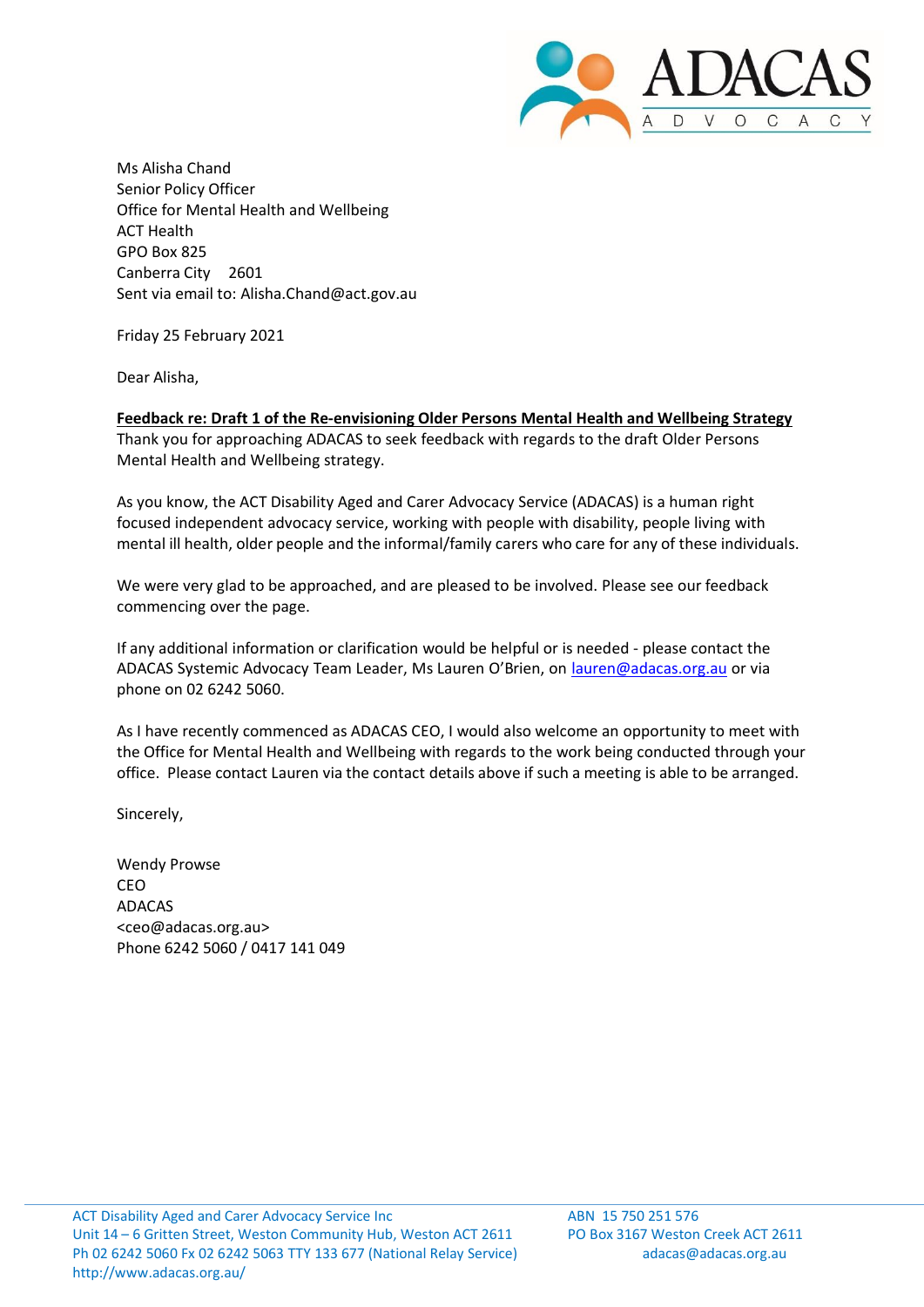#### **Feedback re: Re-envisioning Older Persons Mental Health and Wellbeing Strategy – Draft One**

We welcome Draft One of the Re-envisioning Older Persons Mental Health and Wellbeing Strategy, and thank-you for your request for feedback.

With regards to the questions that you had asked:

- 1. Do the objectives and actions identified in the Strategy reflect the key priorities to supporting and promoting older Canberrans mental health and wellbeing? If not, what further areas would you identify?
- 2. How will we measure success?

Whilst we strongly endorse the objectives included in the draft strategy (and note that they do very much relate to the key priorities around supporting and promoting the mental health and wellbeing of older Canberrans) - we would encourage further development of the actions that are currently listed. Our selected comments are below.

We additionally have included suggestions for additional objectives at the end.

We also ask with this feedback the extent to which there has been direct involvement of older people with mental ill health (consumers) and also carers/family, community services, advocacy and representative organisations both from mental health and aged care domains, but also more broadly with related sectors/intersectional interests as part of the design of the draft strategy to date? We would encourage broad-ranging consultation and engagement with a view to strengthening the approach and outcomes.

# • **Objective 1 and related actions:**

We welcome an objective that encourages the expansion of older persons mental health services across the continuum of care. Health promotion, prevention and early support efforts are vitally important, and should be emphasised with further actions encouraging person-centred, evidencebased and holistic approaches that consider all aspects of "what keeps people well" as they age (for e.g., where considerations of exercise, nutrition, sleep, social connections, having needs met, choice and control are being factored in).

Given the importance of mental health services across the continuum of care, we would ask that the range of actions listed against it be significantly expanded - especially with regards to the ways in which government and community organisations can partner together to seek to improve the early support options available. Further comment is made on this point in the additional objectives section, towards the end of this response.

Re 1.1: Whilst liaising with the Office for Seniors and Veterans (OSV) with regards to opportunities as they align with the Age-Friendly City plan for development is worthwhile, could we suggest that other key stakeholders also be included as this work is developed – that there be coordinated and comprehensive targeted engagement across the ACT mental health and aged care sectors to inform opportunities for development (e.g. with mental health consumers/carers/families and advocacy/representative organisations such as MHCC, also ACT Mental Health Consumer Network, Carers ACT, older persons advocacy services and peaks, mental health service providers, aged care service providers, regional community services, and other interested parties etc).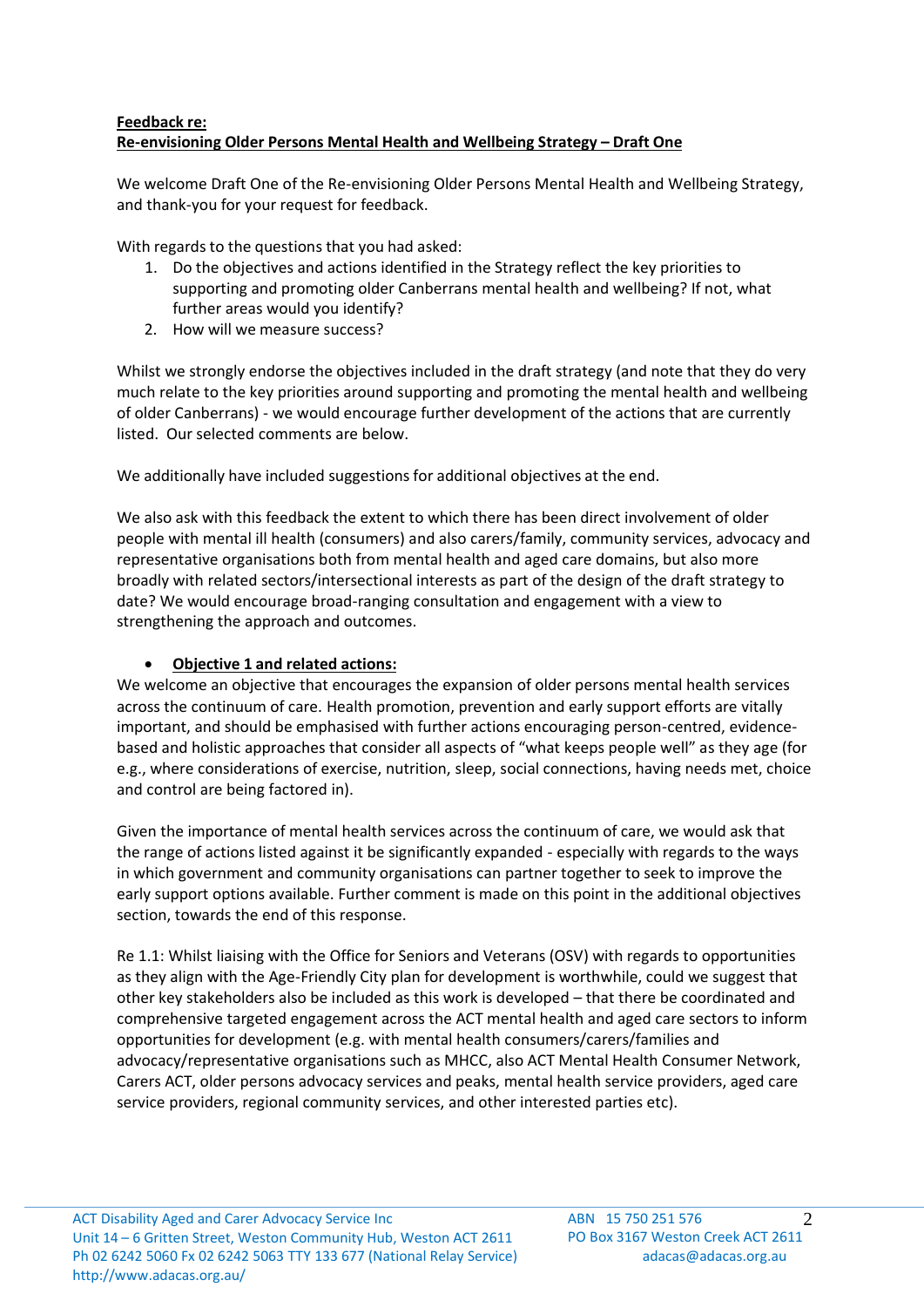Re 1.2 - Could 1.2 be reframed? Whilst "diverting people from the emergency department when possible" can be important if early support can be provided such that acute level of care is not required – it would be good to see this action re-focused on people being able to access the appropriate level of care at the right time (including emergency department level care if needed), and in seeking to make available early support, with the aim of there being a flow-on impact that the demand on the acute care system (emergency department) consequently is reduced. (Measuring whether there is reduced demand on acute mental health care could be a measurable outcome?).

We would also recommend that there be an action involving working in collaboration with mental health services based in the community sector to pilot initiatives that seek to better ensure that older people are able to access appropriate levels of support at the right time. As part of a preventative approach, we would expect that some of the prevention focused actions would need to carry across a younger than 65 cohort.

# • **Objective 2 and related actions:**

We strongly endorse the need for older persons mental health rehabilitation services, and that people must have the opportunity to access rehabilitation services at all ages. It is imperative that access to healthcare (such as rehabilitation) is not restricted by age, and that any rehabilitation available is delivered in a person-centred way that focuses on all facets of mental wellbeing. As part of this, consideration should be made for older people experiencing mental ill health who also have chronic health conditions, disability or other intersectional experiences/needs. Could success be measured by a change to any relevant exit surveys when people are leaving hospital, indicating whether they had been able to access rehabilitation services if wanted, and also increases in numbers of older people accessing rehabilitation services? Encouraging people to seek help early when they need it to prevent crisis is also critically important and a greater uptake in this space this could also be a measure of success.

We are pleased to see that there is an Older Persons Model of Care project planned and as an advocacy service working with people with mental ill health, people with disability and older people (including people who have intersectional experiences across these domains and others) - we wish to express a strong interest in participating in this review when it arises.

# • **Objective 3 and related actions:**

Our reading of this objective and the related actions – it seems that the focus might be on the ACT Older Persons Mental Health Community Treatment team – was this the intent?

If so – could we also suggest that there be a parallel objective focused on building capacity additionally amongst community mental health services to encourage expansion into older persons mental health support and in meeting the needs of older people with mental ill health who might be needing support?

We note also need for all services: across the board, to have the ability to work with people with cooccurring mental ill health and disability, and/or co-occurring mental ill health and dementia and also those with other intersectional experiences, and note the need for additional training to be made available to mental health and aged care and related services with regards to human rights, and ensuring that human rights are upheld.

Against objective 3, we would also strongly recommend inclusion of action/s that focus on ensuring that there is education and capacity building around human rights, including education focused on supported decision-making, and capacity building to seek to minimise with the goal of preventing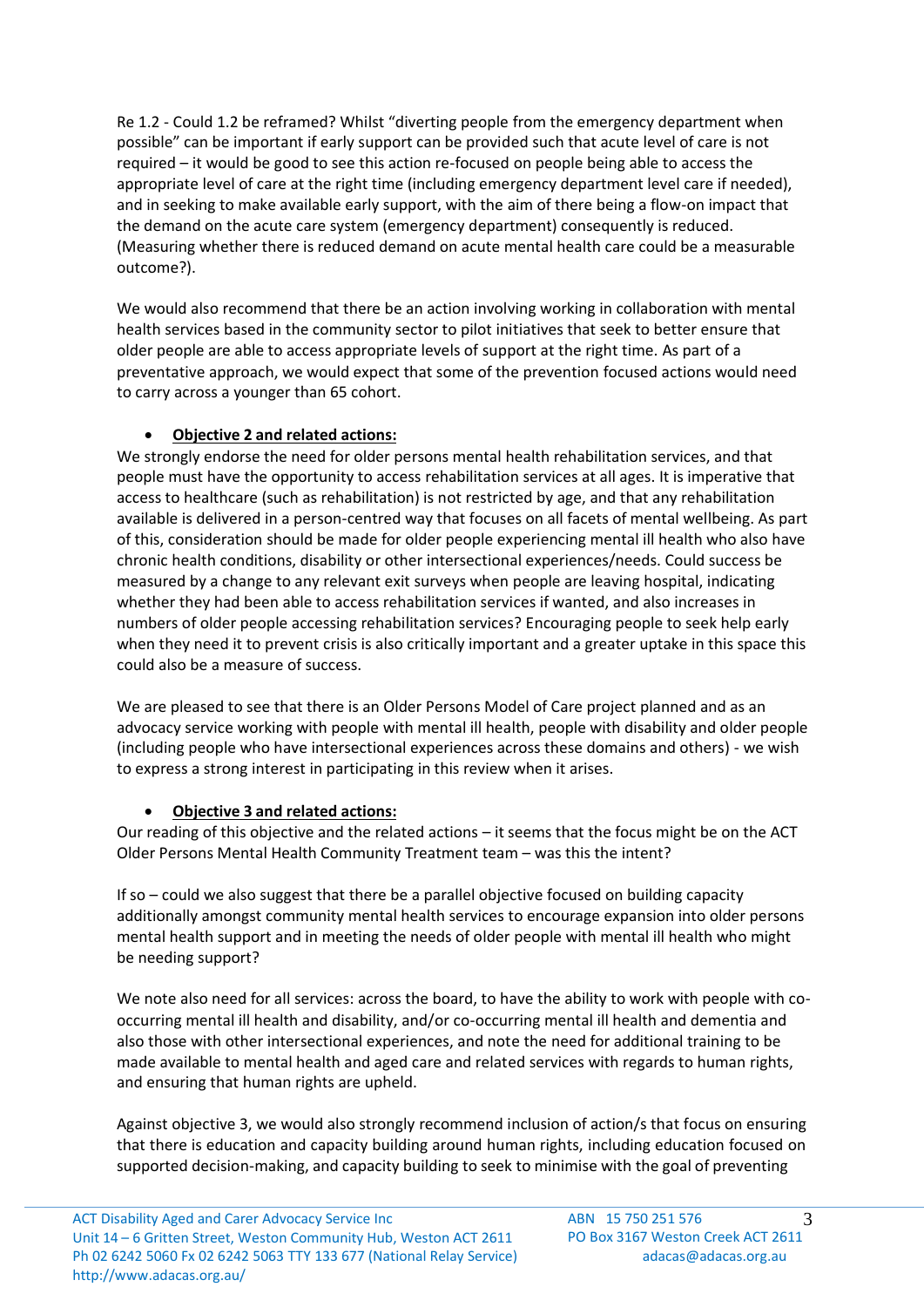the use of restrictive practices and seclusion (noting the strongly negative impacts that these can have on mental ill health and human rights). Such education and capacity building needs to be made very widely available – to older people, to families/carers/guardians/Enduring powers of attorney (EPOAs), to service providers and staff.

We strongly endorse Proposed action 3.2 as a valuable inclusion.

We would suggest that there additionally be an action to explore options for targeted treatment/support for people in other complex circumstances, for example, those with other forms of complex mental ill health (i.e., people with eating disorders, people with extensive experiences of trauma and/or abuse etc).

# • **Objective 5 and related actions:**

In objective 5 – would it be possible to add a further action around exploring the barriers that are making it more difficult for older people to access support from GPs around mental health, and work with the relevant government, community and service partners to seek to find ways to reduce and address barriers.

We would also request that there be actions supporting education for nurses, nurse practitioners and those working in GP and walk-in clinics, other health professionals, such as (but not limited to) pharmacists, who may additionally be working with older people experiencing mental ill health.

# • **Objective 6 and related actions:**

We strongly support the need for objective 6. In our view – item 6.2 should be 6.1 (and 6.1 6.2)

We would also suggest a much stronger set of actions should be included, some suggestions (we are conscious that these are initial thoughts and that the concepts would need to be further developed/refined/considered):

- Work with all stakeholders to develop plans to ensure that barriers to equitable access to mental health treatment by people living in residential aged care facilities in the ACT are identified and addressed.
- Work together with other areas of government to seek expansion of the ACT Official Visitors program into Aged Care, with a view to official visitors being aware of the quality standards already in place for people to be able to access mental health and wellbeing and social engagement services, and also being able to assist with earlier intervention than other oversight/complaint mechanisms (before things reach the point of complaint or entrenched neglect, which inevitably have negative impacts on individuals mental health and wellbeing).
- Develop targeted responses/programs to increase the mental health and wellbeing of residents in the individual ACT-based aged care facilities. Such responses/ programs should be co-designed with residents, families/carers, staff and other key community/representative stakeholders, and take particular account of intersectional needs (especially given the high numbers of people living in residential aged care who are experiencing both mental ill health and/or disability, and/or dementia etc).
- We would also encourage actions around developing universal approaches that encourage a strengths-based, person-centred, choice driven, focus on mental health and wellbeing (and access to supports/services if applicable and wanted) as soon as possible after a resident moves into a residential aged care setting, and also in ensuring that support is available in an ongoing way throughout, as needed. In the community - mental health assessments and supports need to be made more widely available to older people including when they are first receiving aged care supports in their home and then regularly after this (if the person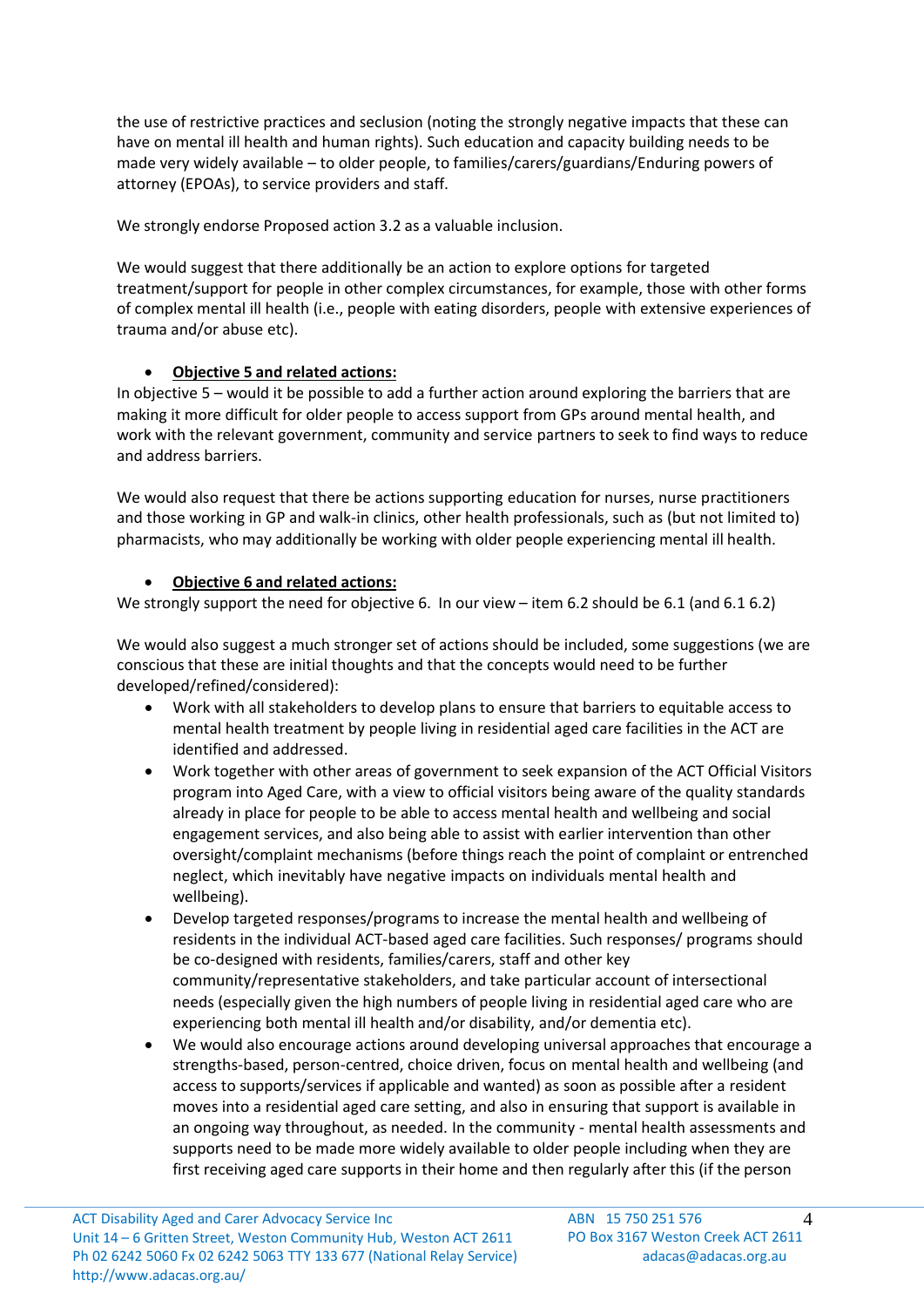wants and is comfortable with this) to ensure their needs are being met. The focus should be on keeping people well, and individuals having access to the right mental health supports when they need them (this could be something from which a success indicator could be developed). The design of any such initiatives must be developed in partnerships between older people, families/friends, service providers and the relevant representative/advocacy organisations (including those that represent people with co-occurring disability/dementia, and other intersectional needs).

• Actions focussed on ensuring quality outcomes for people who might experience intersectional discrimination and poorer mental health outcomes accordingly – e.g., people who might experience co-occurring mental ill health and/or dementia and/or disability and/or etc

With regards to (what is currently) 6.2: We suggest that opportunities for partnerships and coordination also be sought with the various community partners (mental health services/advocates/representative bodies).

We hope that there will be additional actions arising from the Royal Commission Aged Care Quality and Safety recommendations, that might encourage additional action/investment into ensuring that older people living in residential aged care have equitable access to mental health support.

#### • **Objective 8 and 9 and related actions:**

Could we suggest that disability services also be added into both objective 8 and 9 (noting that there will be more and more people over the age of 65 who will have NDIS packages as time proceeds).

We would encourage greater focus on trauma-informed practice and training (beyond a review of resources). Are there ways that this training could be made more broadly available to relevant support workers?

Given the profound impacts that having your decision-making rights constricted, or experiencing restrictive practices/seclusion can have for mental health and wellbeing - we would also encourage actions that ensure that staff receive training on human rights, preventing abuse and supported decision making, and that there also be regular education on alternatives to restraint, restrictive practices and seclusion, with a view to prevention of such practices.

We would separately encourage that there be funding made available for expert support to develop individualised positive behaviour support plans as needed, and encourage the expansion of the role of the ACT Senior Practitioner, to enable them to take an educative and regulatory role in the aged care settings in the ACT, around prevention of and minimising use of restrictive practices/restraint and seclusion.

We further note the need to ensure that the external environment is also conducive to recovery and people's mental health and wellbeing.

#### • **Objective 10 and related actions:**

Given that LGBTQIA+ communities are a nominated priority partner – we note the need to include also actions related to these populations.

If there hasn't been already – could we strongly recommend partnering with and consultation with people with lived experience, and representative/advocacy organisations such as Meridian and A Gender Agenda (and other related stakeholders) to develop these actions? (We note the